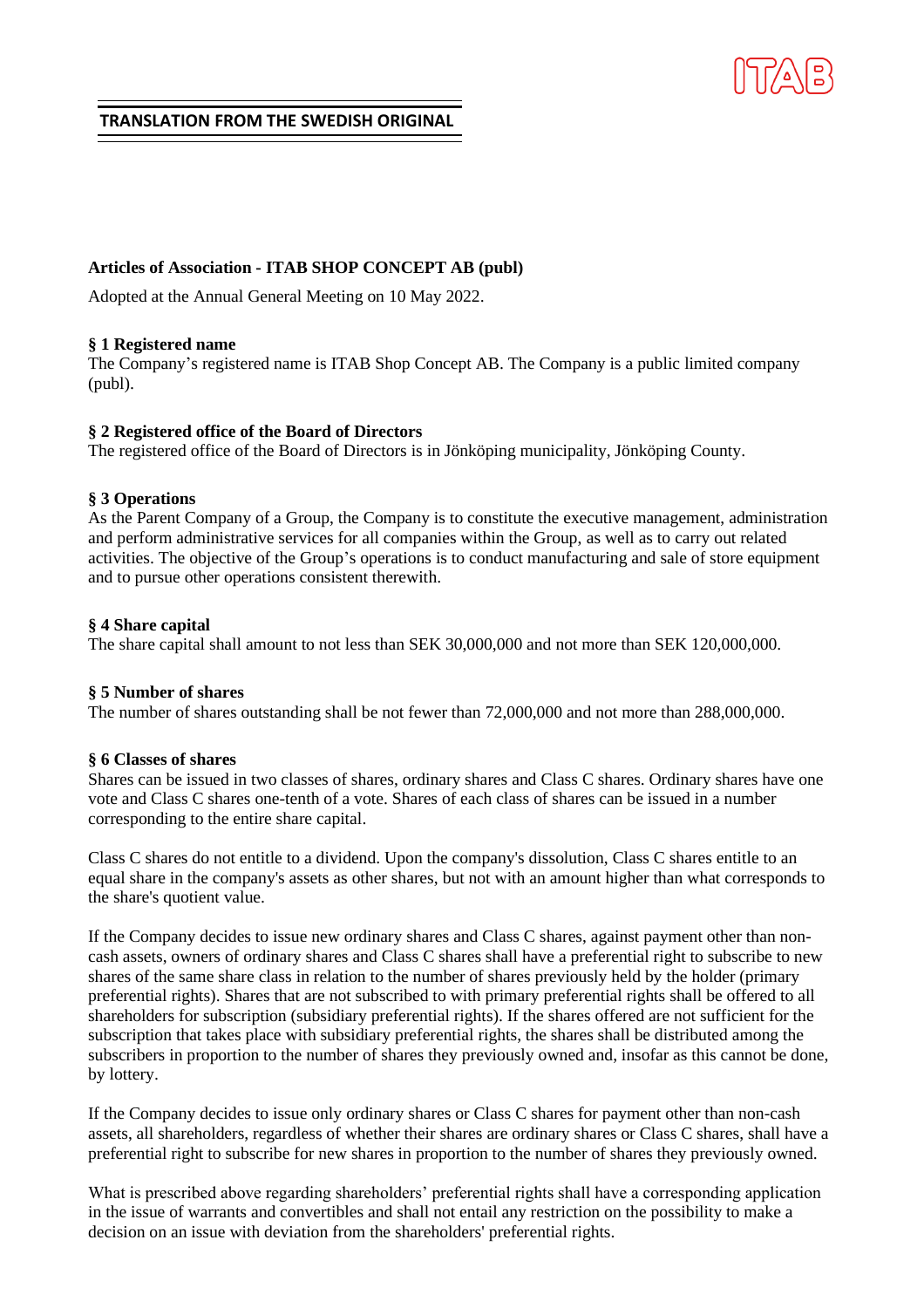

In the event of an increase in the share capital through a bonus issue, new shares shall be issued for each share class in relation to the number of shares of the same type that already exists. In this case, old shares of a certain class of shares shall carry the right to new shares of the same class of shares. What has now been said shall not entail any restriction on the possibility of issuing shares of a new type through a bonus issue, after the necessary amendment of the Articles of Association.

Reduction of the share capital, however not to less than the minimum permitted share capital, may, at the request of owners of a Class C share and following a decision by the Company's Board of Directors or a General Meeting of Shareholders, take place through the redemption of Class C shares. Requests from shareholders must be submitted in writing. When a reduction decision is made, an amount corresponding to the reduction amount shall be allocated to the reserve fund if the necessary funds are available. The redemption amount per Class C share shall be the share's quotient value.

Owners of shares notified for redemption shall be obliged to receive redemption for the share immediately upon receipt of the notification of redemption decision or, where the Swedish Companies Registration Office or the Court's permission for the reduction is required, after receiving notification that legally binding decisions have been registered.

Class C shares held by the Company must be able to be converted into ordinary shares by decision of the Board of Directors. The Board shall then immediately notify the conversion for registration with the Swedish Companies Registration Office. The conversion is executed when registration has taken place and the conversion has been entered in the reconciliation register.

## **§ 7 Board of Directors and auditors**

To the extent it is appointed by the General Meeting of Shareholders, the Board of Directors shall consist of not less than three and not more than nine Board members, with not more than nine deputies. The Company is to have not less than one and not more than two auditors, with or without deputy auditors. An authorised public accountant or a registered auditing company shall be appointed as auditor and, where applicable, as deputy auditor.

### **§ 8 Notice**

Notice of the General Meeting of Shareholders is to be given through an advertisement in Post- och Inrikes Tidningar (Official Swedish Gazette) and on the Company's website. An announcement of the issuance of the notice shall be made in Dagens Industri.

### **§ 9 Right to participate in General Meetings of Shareholders**

Shareholders who wish to participate in the proceedings of a General Meeting of Shareholders shall notify the Company thereof by the date specified in the notice of the Meeting. This day may not be a Sunday, any other public holiday, Saturday, Midsummer's Eve, Christmas Eve or New Year's Eve, and must not fall earlier than on the fifth weekday before the General Meeting of Shareholders.

Shareholders may be accompanied by one or two counsel(s) to the Meeting, but only if the shareholder has made a notification of this in accordance with the preceding paragraph.

### **§ 10 Annual General Meetings**

The agenda for an Annual General Meeting shall include the following matters to be considered:

- 1. Election of Chairman for the Meeting
- 2. Compilation and approval of electoral register
- 3. Approval of the proposed agenda
- 4. Election of one or two person(s) to approve the minutes taken at the Meeting
- 5. Determination of whether the Meeting has been duly convened